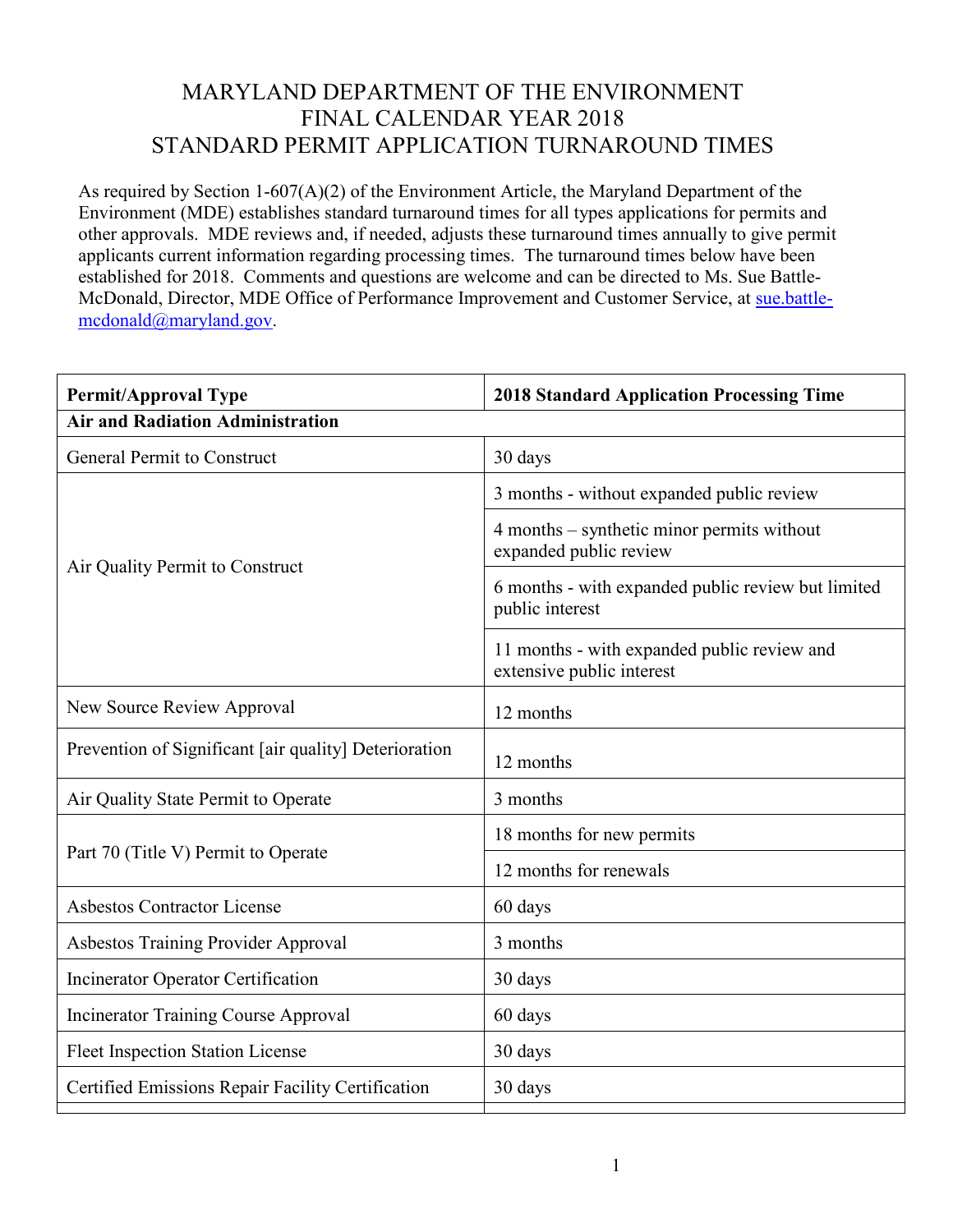| <b>Permit/Approval Type</b>                                                    | <b>2018 Standard Application Processing Time</b> |
|--------------------------------------------------------------------------------|--------------------------------------------------|
| Master Certified Emissions Technician Certificate                              | 30 days                                          |
| Radiation Machine Facility Registration                                        | 60 days for dental and veterinary machines       |
|                                                                                | 4 months for all other machines                  |
| Certification of Machines Emitting Radiation                                   | 6 months                                         |
| Radioactive Materials License                                                  | 7 months                                         |
|                                                                                | 45 days for amendments and terminations          |
| Private Inspector License For Inspecting X-Ray<br><b>Machines</b>              | 60 days                                          |
| Reciprocal Recognition of Out-of-State Radioactive<br><b>Material Licenses</b> | 21 days                                          |

| <b>Land and Materials Administration</b>         |                                                                                                  |
|--------------------------------------------------|--------------------------------------------------------------------------------------------------|
| Refuse Disposal Permit                           | 7 months for transfer stations                                                                   |
|                                                  | 9 months for processing facilities                                                               |
|                                                  | 9 months for processing facilities & transfer stations                                           |
|                                                  | 12 months for incinerators                                                                       |
|                                                  | 12 months for land-clearing debris landfills                                                     |
|                                                  | 24 months for industrial landfills                                                               |
|                                                  | 36 months for rubble landfills                                                                   |
|                                                  | 36 months for municipal landfills                                                                |
| Groundwater Discharge Permit for Rubble Landfill | 18 months                                                                                        |
| Sewage Sludge Utilization Permit                 | $120 \text{ days}$ – research project                                                            |
|                                                  | $3$ months – transportation                                                                      |
|                                                  | 5 months – utilization or disposal at a sanitary<br>landfill, energy generation, or incineration |
|                                                  | $6$ months – marketing                                                                           |
|                                                  | 10 months – land application                                                                     |
|                                                  | 23 months – treatment, composting, distribution<br>facility, or storage                          |
|                                                  | 36 months – sewage sludge landfill                                                               |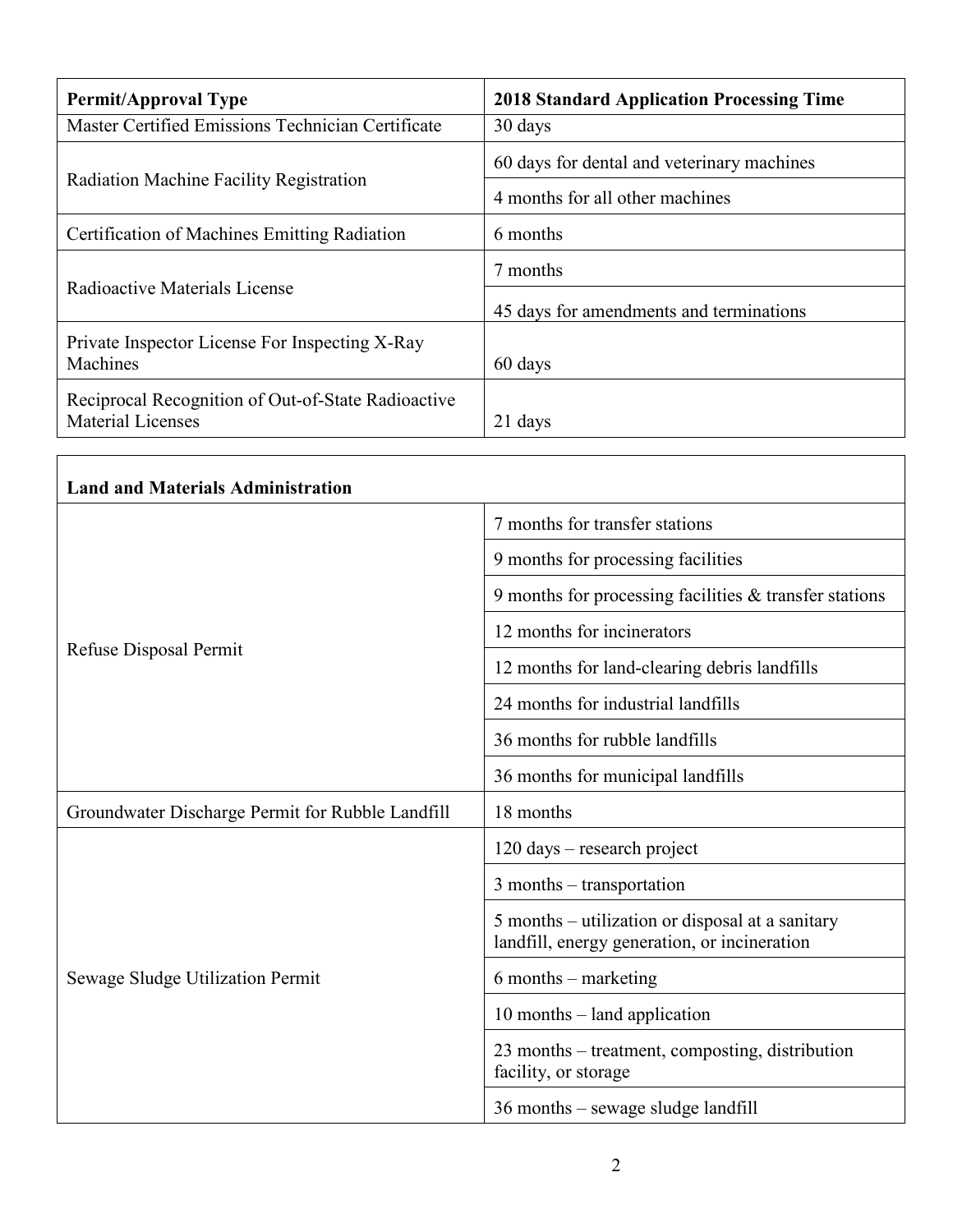| <b>Permit/Approval Type</b>                                                         | <b>2018 Standard Application Processing Time</b> |
|-------------------------------------------------------------------------------------|--------------------------------------------------|
|                                                                                     | $24$ months – innovative projects                |
| General Discharge Permit for Animal Feeding                                         | 160 days for new construction                    |
| Operations                                                                          | 36 months for renewal                            |
| Natural Wood Waste Recycling Facility Permit                                        | 9 months                                         |
| Natural Wood Waste Recycling Facility General<br>Permit                             | 60 days                                          |
| <b>Individual Composting Facility Permit</b>                                        | 220 days                                         |
| <b>General Composting Facility Permit</b>                                           | $120$ days                                       |
| Scrap Tire Hauler                                                                   | 60 days                                          |
| Scrap Tire Collection Facilities (General and<br>Secondary)                         | 60 days                                          |
| Scrap Tire Solid Waste Acceptance Facility                                          | 7 months                                         |
| Scrap Tire TDF/Substitute Fuel Facility                                             | 7 months                                         |
| Scrap Tire Primary Collection Facility                                              | 9 months                                         |
| Scrap Tire Recyclers                                                                | 9 months                                         |
| Oil Operations Permit                                                               | 180 days                                         |
| Oil Operations Permit for Oil-Contaminated Soils                                    | 180 days                                         |
| Oil Transfer License                                                                | 30 days                                          |
| General Permits for Oil Control Program Wastewater<br>Discharge Permit              | 30 days                                          |
| Surface Water Discharge Permit for Oil Terminals                                    | 180 days                                         |
| Ground Water Discharge Permit for Oil Terminals                                     | 180 days                                         |
| Underground Storage Tank (UST) Technician,<br>Remover, and Inspector Certifications | 30 days                                          |
| Controlled Hazardous Substances Facility Permit                                     | 26 months                                        |
| Hazardous Waste; EPA Identification Number                                          | 30 days                                          |
| Controlled Hazardous Substances Hauler and Vehicle<br>Certifications                | 60 days                                          |
| Special Medical Waste (SMW) Hauler and Vehicle<br>Certifications                    | 60 days                                          |
| Coal Mining Permit                                                                  | 12 months                                        |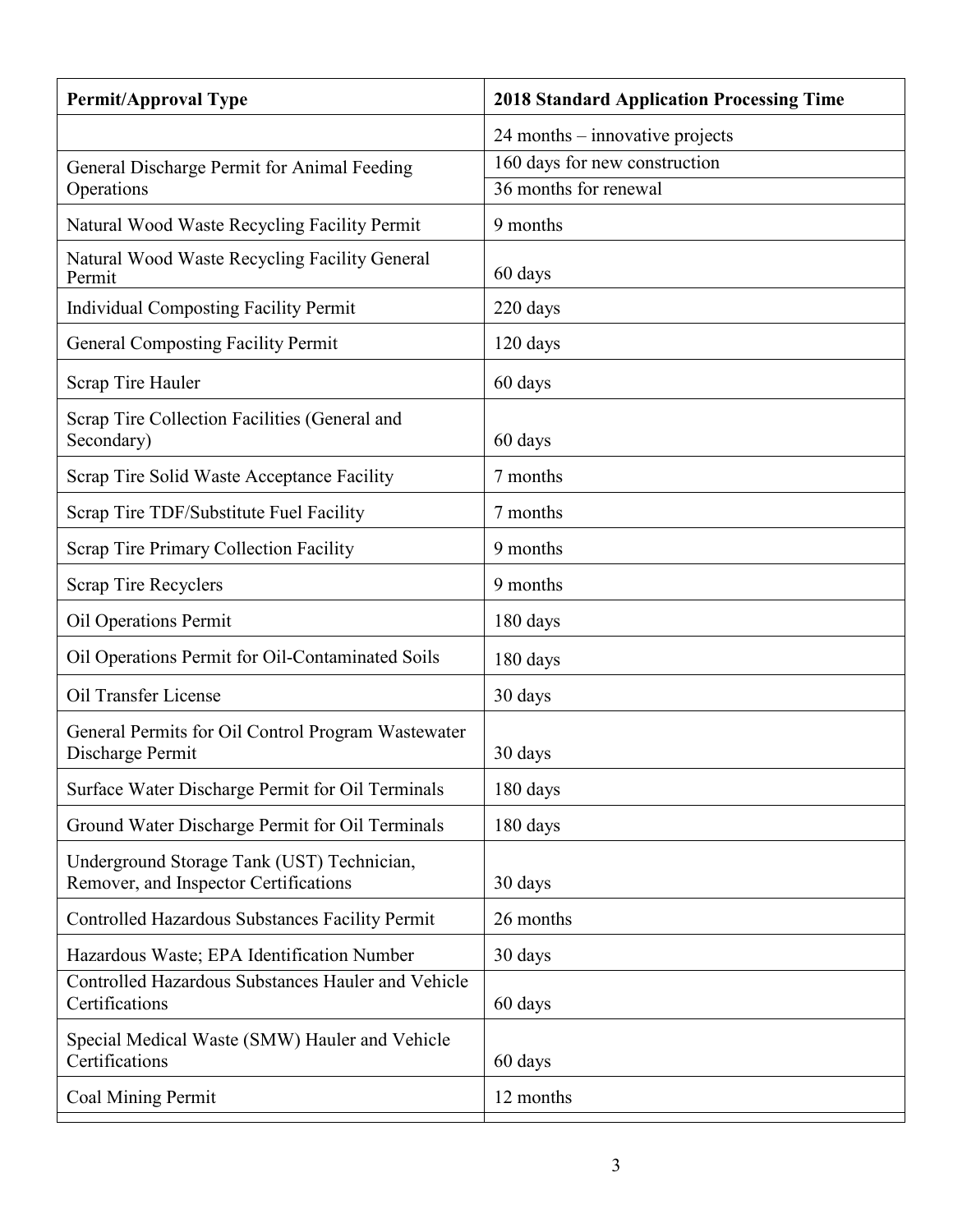| <b>Permit/Approval Type</b>               | <b>2018 Standard Application Processing Time</b> |
|-------------------------------------------|--------------------------------------------------|
| Surface Coal Mining Blaster Certification | immediately on passing exam                      |
| Coal Mining Operator License              | 30 days                                          |
| Non-Coal Mining Permit                    | 4 months                                         |
| Non-Coal Mining License                   | 20 days                                          |
| Oil and Gas Exploration and Production    | 5 months                                         |
| <b>Lead Paint Accreditations</b>          | 60 days                                          |
| Lead Paint Training Course Approvals      | 60 days                                          |
| Lead Paint Instructor Approvals           | 60 days                                          |
| <b>Voluntary Cleanup Program</b>          | 45 days to determine if application is accepted  |
|                                           | 75 days to review action plan                    |

Г

| <b>Water and Science Administration</b>                                                                |                                                           |
|--------------------------------------------------------------------------------------------------------|-----------------------------------------------------------|
| General Discharge Permit Registrations (excluding<br><b>Construction Activities and Animal Feeding</b> |                                                           |
| Operations)                                                                                            | 100 days for all general permits                          |
| Individual Permit for Wastewater Discharges                                                            | 12 months for new minor surface facilities                |
|                                                                                                        | 18 months for new surface major facilities                |
|                                                                                                        | 24 months for renewal surface discharge facilities        |
|                                                                                                        | 18 months for new groundwater discharge facilities        |
|                                                                                                        | 34 months for renewal groundwater discharge<br>facilities |
| <b>Toxic Materials Permit</b>                                                                          | 45 days                                                   |
| Water and Sewerage Construction Permit                                                                 | 3 months                                                  |
| Water Appropriation and Use Permit                                                                     | 90 days for under 10,000 gallons per day                  |
|                                                                                                        | 18 months for over 10,000 gallons per day                 |
| <b>Well Construction Permit</b>                                                                        | 30 days                                                   |
| Drinking Water Laboratory Certification                                                                | 4 months                                                  |
| Nontidal Wetlands and Waterway Construction<br>(Nontidal Wetlands and Waterways Permits)               | 8 months for minor projects                               |
|                                                                                                        | 12 months for major projects                              |